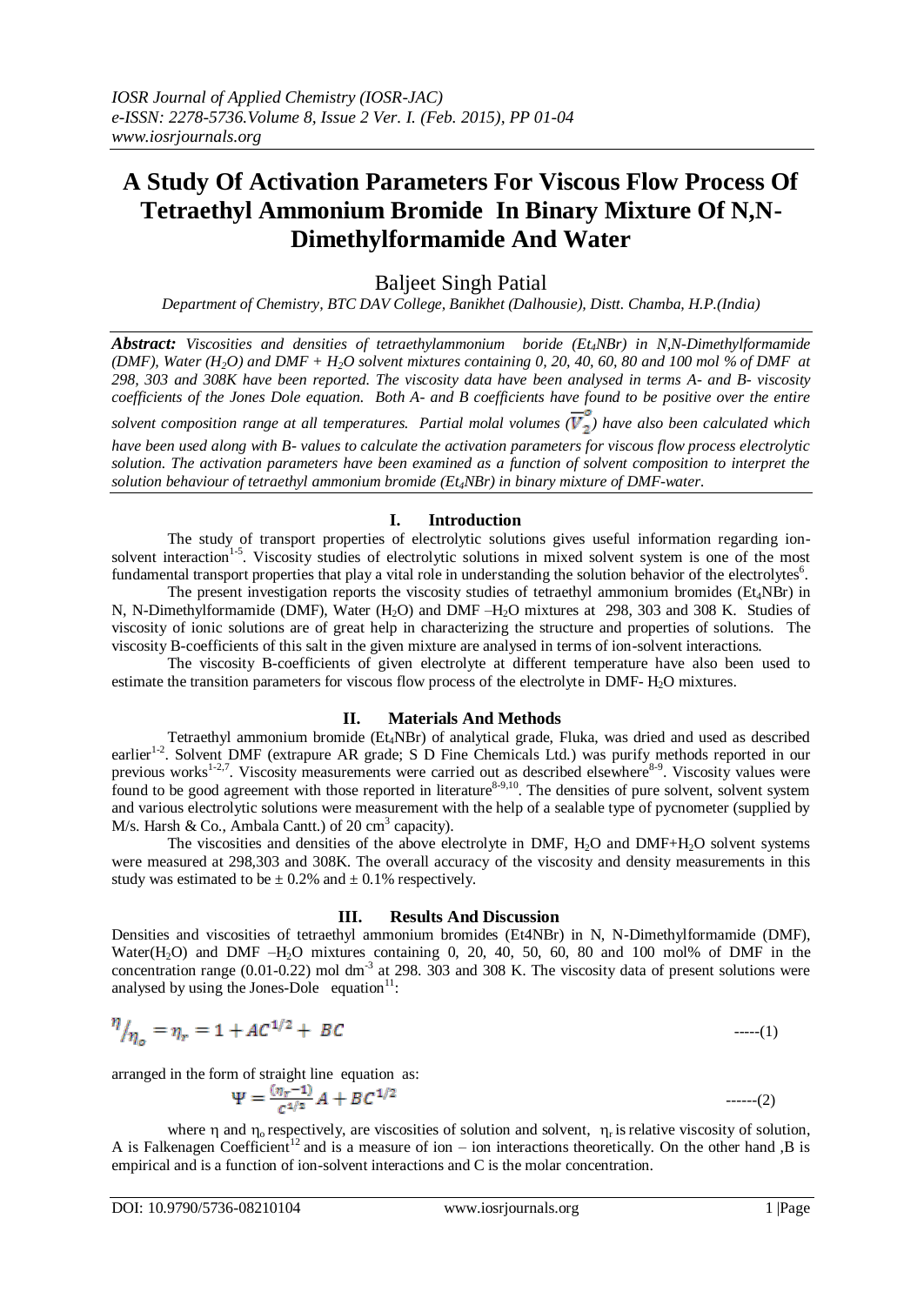Furthermore, the viscosity data is also examined in the light of the transition state theory of the relative viscosity of various electrolytic solutions proposed by Feaken et  $al<sup>6</sup>$ .

According to theory, viscosity B-coefficient is given as:

$$
B = \frac{\overline{v}_1^o - \overline{v}_2^o}{1000} + \frac{\overline{v}_1^o \left[ \frac{\Delta G_2 - \Delta G_1^o}{RT} \right]}{1000} \quad \text{---(3)}
$$

where  $\overline{V}_1$  and  $\overline{V}_2$  are the partial molar volumes of the solvent and solute respectively,  $\Delta G_{1}^*$  and  $\Delta G_{2}^*$ are the free energy activation for viscous flow per mole of pure solvent and solute solution respectively.

The free energy activation,  $\Delta G^*$  for viscous flow process per mole of pure solvent system is estimated using Erying's equation<sup>13</sup>:

$$
\Delta G^* = RT \ln(\eta_o \overline{V}_1^o)/hN \qquad \qquad ---(4)
$$

where R, h and N are gas constant, Planck's constant respectively,  $\overline{V}_1^o$  is the molar volume mass of the solvent and T is the absolute temperature.

 $\Delta G^*$ <sub>2</sub>, the free energy activation for viscous flow per mole of pure solvent is derived from equation (3) as:

$$
\Delta G_2^* = \Delta G_1^* + \left(\frac{RT}{\overline{v}_1^o}\right) \left[1000B - \left(\overline{V}_1^o - \overline{V}_2^o\right)\right] \qquad \qquad \dots (5)
$$

The molar volume  $\overline{V}_1^o$ , of the pure solvent system has been determined from the relation:

$$
\overline{V}^0_1 = \frac{x_1 M_1 + x_2 M_2}{\rho_{mixt}} \qquad \qquad \text{---}(6)
$$

where  $x_i$  refers to the mole fraction of the solvent component i,  $M_i$  is the molar mass of the solvent mixture and  $\rho_{\text{mirt}}$  is the density of the mixture.

The values of the partial molar volume,  $\overline{V}$ ,  $\frac{0}{2}$  of solute solution are obtained by the use of least square treatment to the plots of the use of  $\phi_v$ , apparent molar volumes of solution versus  $C^{1/2}$  in accordance with Masson's emperical $14$ :

$$
\phi_V = \phi_V^o + S_V^* + C^{1/2} \tag{6}
$$

where  $\phi_V^o = \overline{V}_2^o$  is the partial molar volume of the solution and  $S_V^*$  is the experimental slope.

The apparent molar volume,  $\phi_v$  is calculated from the density data by using flowing expression:

$$
\phi_V = 1000 \frac{( \rho_0 - \rho)}{c \rho_0} + \frac{M_2}{\rho_0} \tag{7}
$$

where  $\rho_0$  and  $\rho$  are densities of solvent and solution, respectively; C is molar concentration of electrolyte and  $M_2$  is its molecular weight.

The plots of  $\psi = (\eta/\eta_0 - 1)/C^{1/2}$  versus C<sup>1/2</sup> to be linear over the whole concentration range of studied electrolytes at different solvent composition and temperatures. Jones-Dole viscosity A-and B-coefficient have obtained from these plots by the least square fitting method. Table-1 gives these values for various solvent compositions at 298, 303 and 308 K.

**Table -1: Experimentally determined viscosity**  $A(dm^{2/3} mol^{1/2})$  **and**  $B(dm^3 mol^{-1})$  **-coefficients in DMF -Water mixtures at different temperatures.**

| Mole Fraction of DMF |          |      |          |      |          |      |          |      |          |      |          |      |
|----------------------|----------|------|----------|------|----------|------|----------|------|----------|------|----------|------|
| Temperatures         | 00.1     |      | 0.80     |      | 0.60     |      | 0.40     |      | 0.20     |      | 0.00     |      |
|                      | $Ax10^2$ |      | $Ax10^2$ |      | $Ax10^2$ | B    | $Ax10^2$ | В    | $Ax10^2$ | B    | $Ax10^2$ | D    |
| 298 K                | 3.74     | 0.63 | 2.65     | 0.54 | 2.11     | 0.43 | 2.11     | 0.37 | 1.92     | 0.35 | 0.45     | 0.35 |
| 303 K                | 2.98     | 0.61 | 2.62     | 0.53 | 3.98     | 0.42 | 1.72     | 0.36 | 2.23     | 0.35 | 3.03     | 0.34 |
| 308 K                | 1.02     | 0.60 | 1.98     | 0.51 | 2.63     | 0.41 | 1.26     | 0.34 | 0.78     | 0.35 | 0.56     | 0.32 |

Viscosity A-coefficients in all the cases are found to be positive. Most of the studies in pure and mixed solvents have been reported positive A-coefficient<sup>1-2,15</sup>. Some authers<sup>1,16</sup> have also reported negative Acoefficients. But it has been suggested that negative A-coefficient have no physical significance<sup>17</sup> and may have arisen due to some systematic error in viscosity measurements. Comparing B- values reported in Table 1 for Et<sub>4</sub>NBr in DMF and H<sub>2</sub>O with those reported in literature can check the accuracy of the present viscosity data. The B-coefficients for studied electrolyte are positive which is common feature for most of the solvents  $1-2,17-18$ .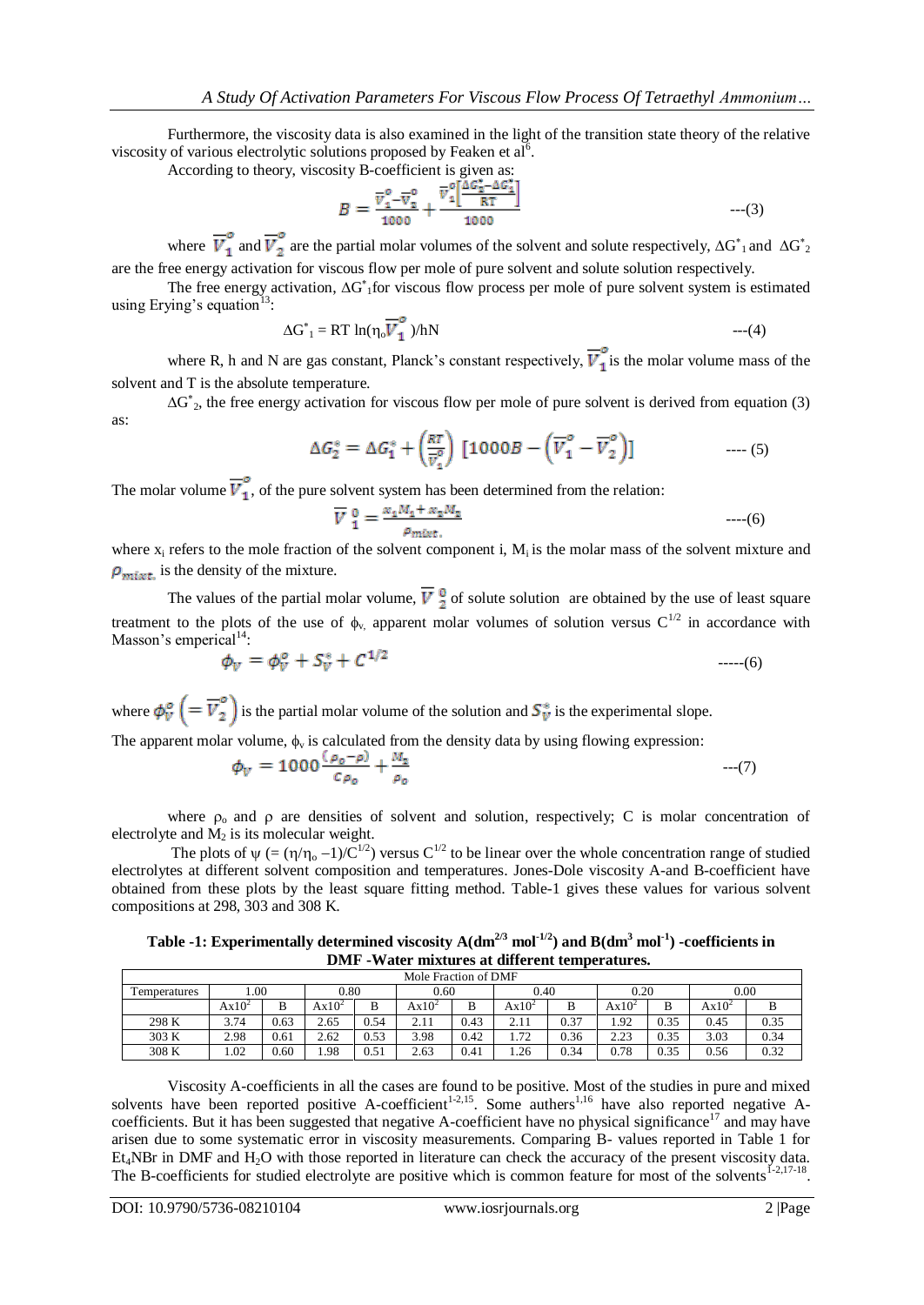The positive B-coefficients value attributed to strong ion-solvent interaction in the system. The positive Bcoefficients in the present work, however show only slight increase with the addition of DMF in DMF+H2O mixtures. This observation fairly consistent with the viscosity studies of Prasad et  $al^{18}$  in DMF+H<sub>2</sub>O mixtures, Gill et al<sup>19</sup> in DMF + Ac mixtures and Baljeet et al<sup>2</sup> in DMF+EMK mixtures.

The present results, therefore, indicate the ideal behavior of DMF+H<sub>2</sub>O mixtures as suggested in literature $^{2,18,19}$ .

It is clear from Table 1 that viscosity B- coefficients for the given electrolyte decrease with decrease in Temperature. This is found to be consistent with the works reported in litrature<sup>18</sup>.

The activation parameters for viscous flow process, like  $\Delta H^*$ ,  $T\Delta S^*$  and  $\Delta G_2^*$  obtained for Et<sub>4</sub>NBr in DMF + H<sub>2</sub>O mixtures at 298,303 and 308 K are summarized in Table 3 and Table 4.

| Table-3 Free energy of activation, $\Delta G_1^*$ (kJ mol <sup>1</sup> ) and apparent molar volume, $V_1$ (dm <sup>3</sup> mol <sup>1</sup> ) for DMF, |       |                |       |                |       |                |  |  |  |
|--------------------------------------------------------------------------------------------------------------------------------------------------------|-------|----------------|-------|----------------|-------|----------------|--|--|--|
| $H_2O$ and DMF+ $H_2O$ mixtures at different temperatures.                                                                                             |       |                |       |                |       |                |  |  |  |
| Temperatures                                                                                                                                           |       |                |       |                |       |                |  |  |  |
| ${\rm X}$ dmf                                                                                                                                          | 298K  |                |       | 303K           | 308K  |                |  |  |  |
|                                                                                                                                                        |       | $\Delta G_1^*$ |       | $\Delta G_1^*$ |       | $\Delta G_1^*$ |  |  |  |
| 1.00                                                                                                                                                   | 77.39 | 12.5           | 77.77 | 12.6           | 78.12 | 12.6           |  |  |  |
| 0.80                                                                                                                                                   | 64.96 | 12.8           | 65.63 | 12.8           | 65.70 | 12.8           |  |  |  |
| 0.60                                                                                                                                                   | 52.74 | 13.2           | 52.95 | 13.1           | 53.21 | 13.1           |  |  |  |
| 0.40                                                                                                                                                   | 40.69 | 13.4           | 40.89 | 13.3           | 41.09 | 13.1           |  |  |  |
| 0.20                                                                                                                                                   | 29.16 | 12.8           | 29.28 | 12.6           | 29.39 | 12.5           |  |  |  |
| 0.00                                                                                                                                                   | 18.07 | 9.16           | 18.10 | 9.03           | 18.13 | 8.91           |  |  |  |

| Table 4- Activation parameters, $\overline{V}_2^{\times}$ (dm <sup>3</sup> mol <sup>1</sup> ), $\Delta G_2^{\times}$ (k J mol <sup>1</sup> ), $T\Delta S^{\times}$ (k J mol <sup>1</sup> ) and $\Delta H^{\times}$ (k J mol <sup>1</sup> ) for Et <sub>4</sub> NBr in DMF, H <sub>2</sub> O |  |  |  |  |  |  |  |  |
|---------------------------------------------------------------------------------------------------------------------------------------------------------------------------------------------------------------------------------------------------------------------------------------------|--|--|--|--|--|--|--|--|
| and DME+H.O mixtures at different temperatures                                                                                                                                                                                                                                              |  |  |  |  |  |  |  |  |

| <b>Temperatures</b> |                          |                |               |        |                          |                |               |        |                          |                |               |              |
|---------------------|--------------------------|----------------|---------------|--------|--------------------------|----------------|---------------|--------|--------------------------|----------------|---------------|--------------|
|                     |                          | 298K           |               | 303K   |                          |                |               | 308K   |                          |                |               |              |
| $X_{\text{DMF}}$    | $\overline{V}_2^{\circ}$ | $\Delta G_2^*$ | $T\Delta S^*$ | $AH^*$ | $\overline{V}_2^{\circ}$ | $\Delta G_2^*$ | $T\Delta S^*$ | $AH^*$ | $\overline{v}^{\circ}_i$ | $\Delta G_2^*$ | $T\Delta S^*$ | $\Delta H^*$ |
| 1.00                | 152                      | 35.1           | 26.82         | 61.92  | 157                      | 34.8           | 27.27         | 62.07  | 160                      | 34.2           | 27.72         | 61.92        |
| 0.80                | 163                      | 38.1           | 29.80         | 67.9   | 163                      | 37.1           | 30.30         | 67.40  | 165                      | 36.7           | 30.8          | 67.50        |
| 0.60                | 160                      | 39.4           | 38.74         | 78.14  | 163                      | 38.5           | 39.39         | 77.89  | 166                      | 37.9           | 40.04         | 77.94        |
| 0.40                | 165                      | 43.9           | 47.68         | 91.58  | 168                      | 43.1           | 48.48         | 91.58  | 171                      | 42.3           | 48.28         | 90.58        |
| 0.20                | 168                      | 56.2           | 50.66         | 106.86 | 168                      | 55.2           | 51.51         | 106.71 | 171                      | 54.5           | 52.36         | 106.86       |
| 0.00                | 175                      | 78.9           | 56.62         | 135.52 | 175                      | 77.4           | 57.57         | 134.97 | 175                      | 77.2           | 58.52         | 135.72       |

The present solvent system possesses ideal structure <sup>20</sup> as explained above. However,  $\Delta G*_{2} > \Delta G*_{1}$  for present electrolyte over the entire composition ranges suggest some structure making effect of this electrolyte. In fact, Feakens et al<sup>6</sup> have shown that  $\Delta G*_{2} > \Delta G*_{1}$  for electrolytes that are structure makers. This is found to be consistent not only with the fact that the B coefficients for  $Et_4NBr$  in dipolar aprotic solvents  $1-2,21$ , but also the fact that  $\Delta G*_{2}$  decreases with rise in temperature. Similarly, the decrease in  $\Delta G*_{2}$  with addition of DMF manifests the reduction in dipolar association of  $DMF<sup>2, 22</sup>$  on account of inter molecules interactions between DMF and H<sub>2</sub>O. Similar argument must hold well in respect of  $T\Delta S^*$  values. The  $T\Delta S^*$  values increase almost linearity with the increase in DMF concentration in DMF+H2O mixtures at 298, 303 and 308K. Moreover, the relative magnitude of positive  $\Delta H^*$  and  $T\Delta S^*$  for Et<sub>4</sub>NBr in DMF+H<sub>2</sub>O mixtures suggest that the transition state is associated with bond breaking and decrease in order, however small it may be.

The data further reveal that  $\Delta H^*$  and  $T\Delta S^*$  values for given salt decrease1 almost regularly with the addition of DMF in the mixture over the entire solvent composition range. Scrutiny of activation parameters for Et4NBr in DMF+ H2O system further reveals that a comparable amount of structure is disrupted in the viscous flow process by  $Et_4N^+$  ions, as the relative magnitude of  $\Delta H^*$  and  $T\Delta S^*$  values for this salt is observed to be independent of solvent composition. This is found to be consistent with the experimental fact that (i)  $Et_4N^+$  ions, due to their larger size and small surface charge density is weakly solvated in this system and (ii) that there is no significant structural consequence of intermolecular interactions between the solvent components due to their dipolar aprotic natures. The experimental evidences as reported by Parker<sup>20</sup> and Gill<sup>23</sup> substantiate both these facts.